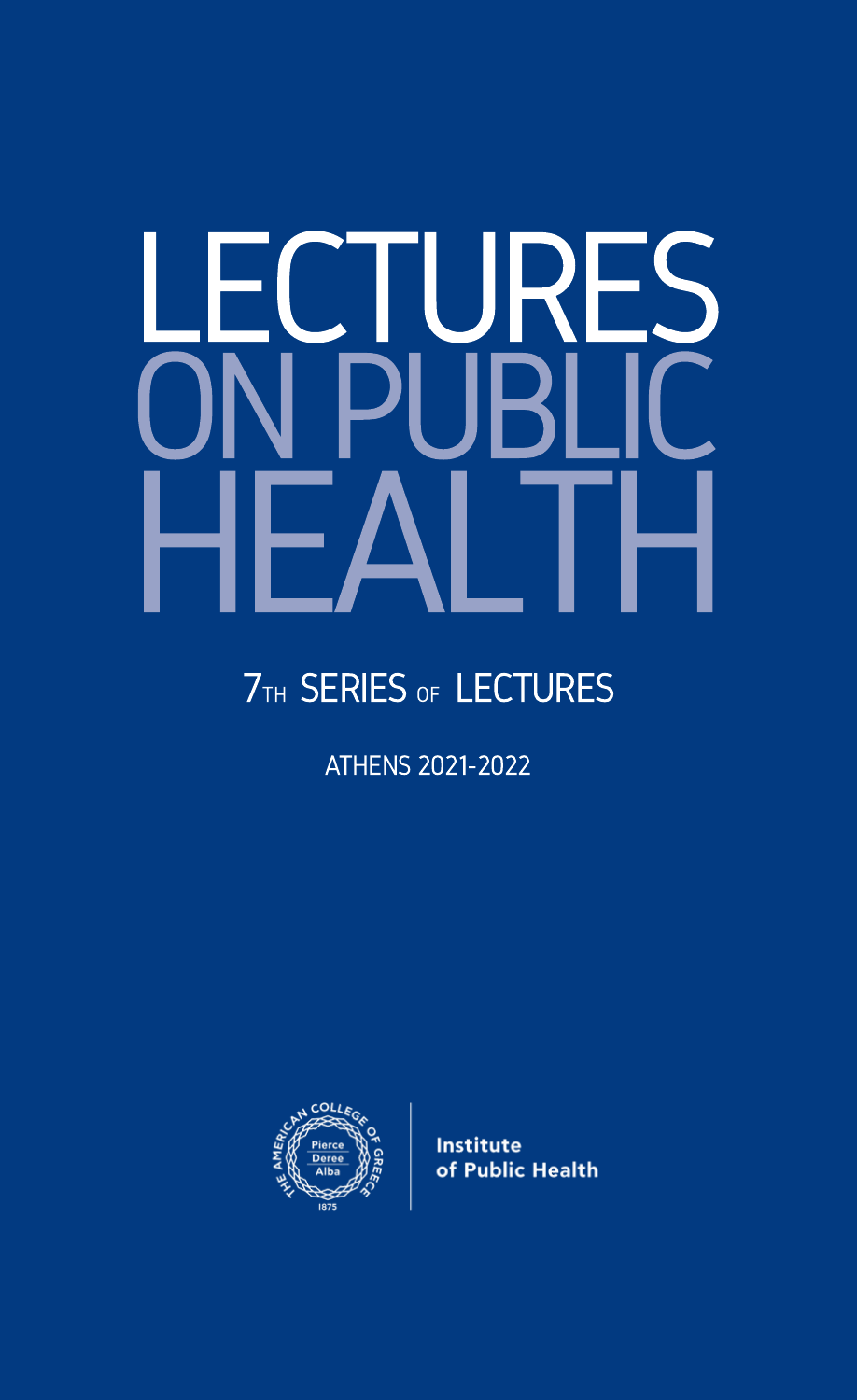# PROGRAM OF LECTURES 2021-2022

October 6, 2021 **18:30 - 18:35**

# Wednesday **IMPORTANT POST COVID-19 IMPLICATIONS ROUND TABLE DISCUSSION**

## **INTRODUCTION**

Panagiotis Behrakis Pulmonologist - Intensivist Director, Institute of Public Health The American College of Greece

## **LECTURES**

#### **Post COVID-19 Lung Injury: Complications & Prognosis 18:40 - 19:05**

Nikos Tzanakis Professor of Pulmonology, School of Medicine, University of Crete

#### **Post COVID-19 Neurological Disorders 19:05 - 19:30**

Georgios Tsivgoulis Professor & Chairman of Second Department of Neurology, School of Medicine, National & Kapodistrian University of Athens, "Attikon" University Hospital, Athens, Greece

### **Post COVID-19 Effect on Mental Health of Patients & Society** Pavlos Sakkas Professor Emeritus, Psychiatry, School of Medicine, National & Kapodistrian University of Athens **19:30 - 19:55**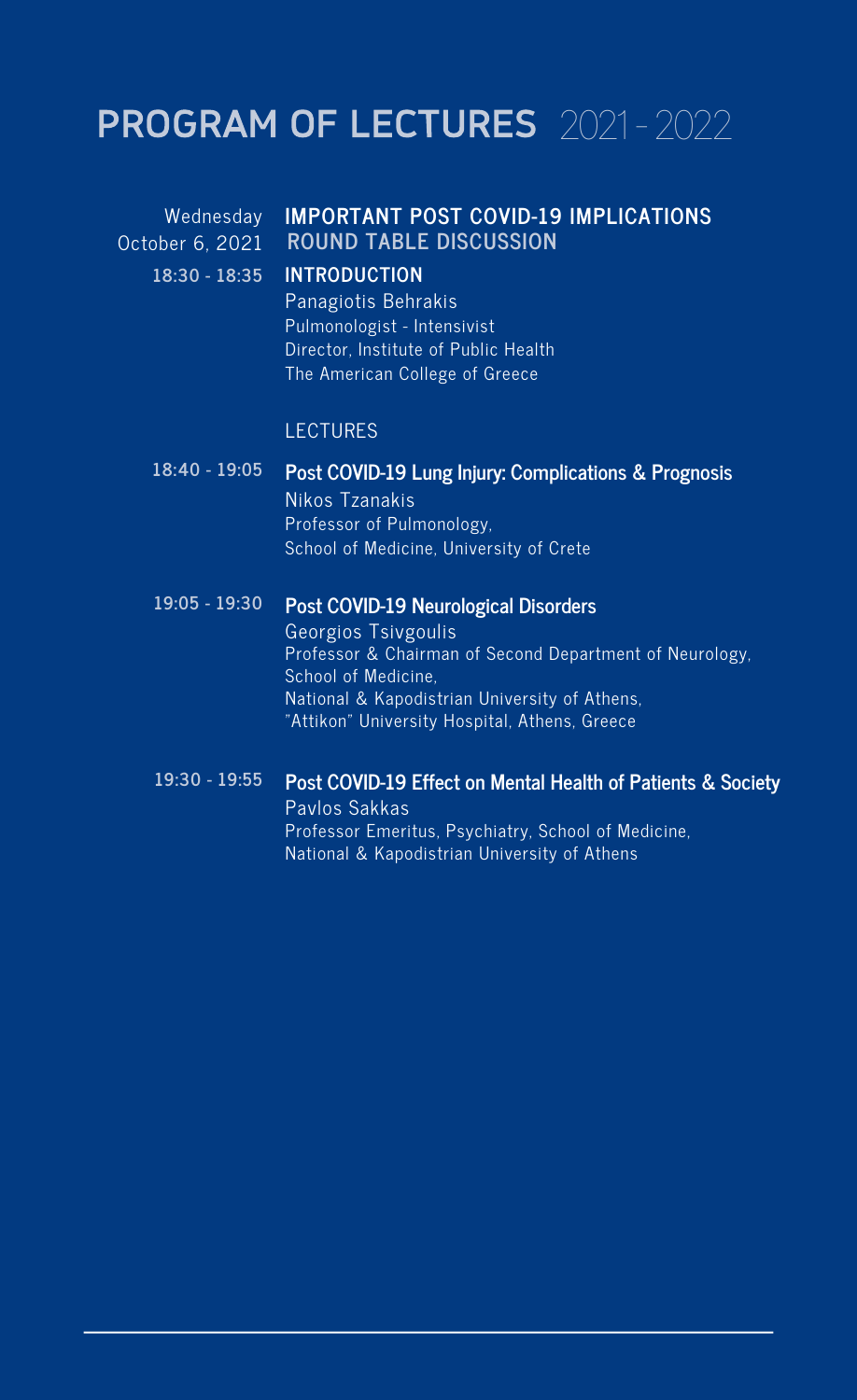# PROGRAM OF LECTURES 2021-2022

| Wednesday<br>November 10, 2021<br>18:30 - 19:30 | Obesity and Type 2 Diabetes Mellitus in<br><b>Children &amp; Adolescents</b><br>Evangelia Charmandari<br>Professor of Pediatric & Adolescents Endocrinology,<br>Metabolism & Diabetes, First Department of Pediatrics,<br>National & Kapodistrian University of Athens,<br>"Aghia Sophia" Children's Hospital                                               |
|-------------------------------------------------|-------------------------------------------------------------------------------------------------------------------------------------------------------------------------------------------------------------------------------------------------------------------------------------------------------------------------------------------------------------|
| Wednesday<br>December 15, 2021<br>18:30 - 20:30 | <b>Issues in Biomedical Ethics</b><br>Patient Autonomy - Doctor-Patient Confidentiality and Sensitive Personal<br>Data - Mandatory Vaccination - Euthanasia<br><b>ROUND TABLE DISCUSSION</b><br>Christos Giannaras                                                                                                                                          |
|                                                 | Professor Emeritus of Philosophy,<br>Panteion University, Athens, Greece<br>Panagiotis Behrakis<br>Pulmonologist - Intensivist<br>Director, Institute of Public Health,<br>The American College of Greece<br>Marianna Karamanou<br>Professor of Epistemology, History & Ethics of Medicine,<br>Medical School, National & Kapodistrian University of Athens |
|                                                 | Gerasimos Rigatos<br>Pathologist - Onncologist                                                                                                                                                                                                                                                                                                              |
| Wednesday<br>January 19, 2022<br>18:30 - 19:30  | Novel Clinical Applications of Human Genetics in Diagnosis<br>& Therapy of Hereditary Cancer<br>Drakoulis Yannoukakos<br>Director of Research - Human Genetics Field.<br>Molecular Diagnostics Laboratory INRASTES,<br>National Centre for Scientific Research DEMOKRITOS, Athens                                                                           |
| Wednesday<br>February 2, 2022<br>18:30 - 19:30  | Cancer: Modern Therapeutic Approach & Prognosis<br>Meletios-Athanasios Dimopoulos<br>Hematologist - Oncologist<br>Professor and Rector of the National & Kapodistrian<br>University of Athens                                                                                                                                                               |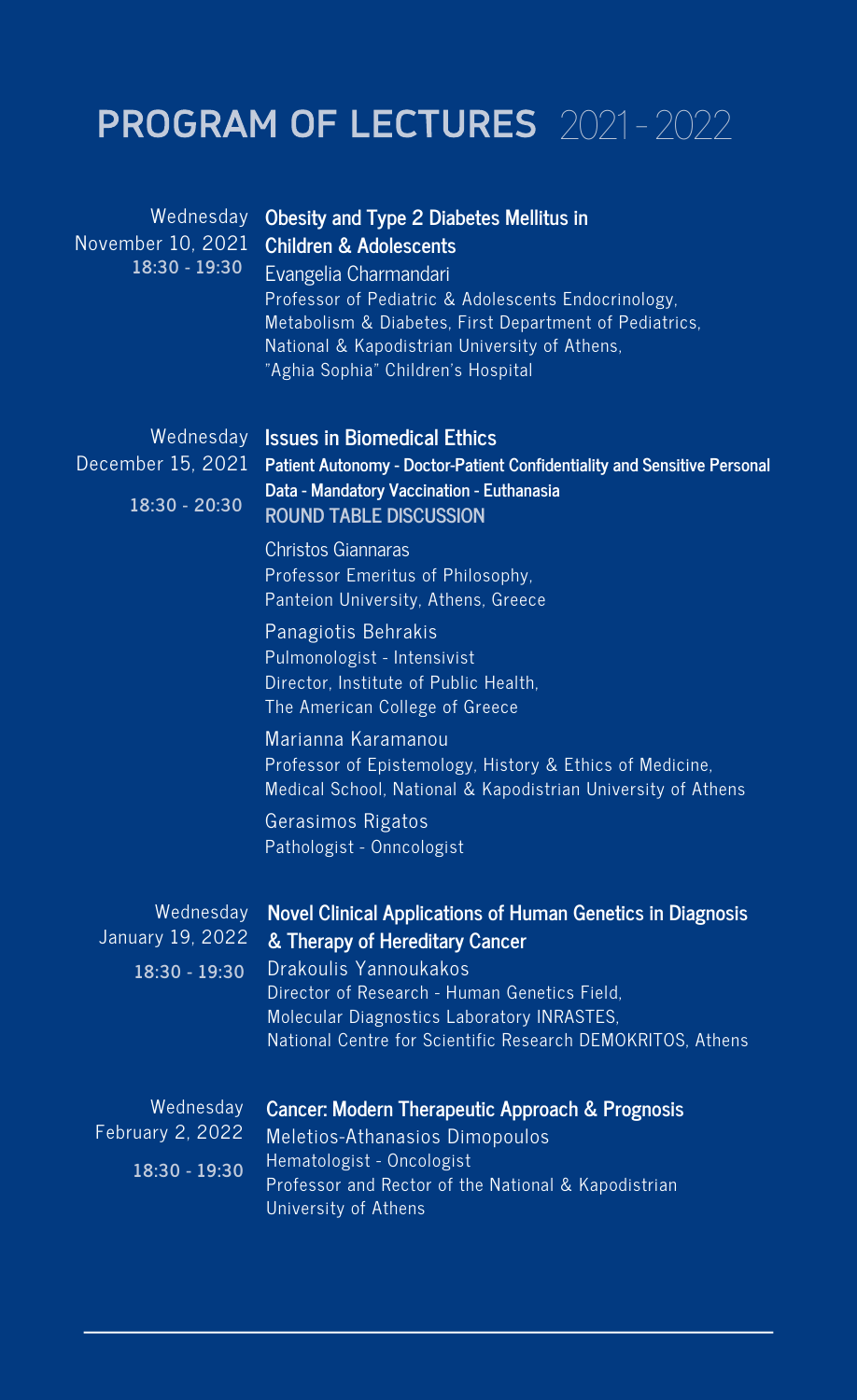# PROGRAM OF LECTURES 2021-2022

| Wednesday<br>March 30, 2022<br>18:30 - 19:30  | The Spectrum of Development Disorders:<br><b>From Dyslexia to Autism</b><br>Maria Savvakis<br>Former Associate Professor, Director of Dyslexia Clinic,<br>University General Hospital of Heraklion, Crete, Greece                                                                                               |
|-----------------------------------------------|-----------------------------------------------------------------------------------------------------------------------------------------------------------------------------------------------------------------------------------------------------------------------------------------------------------------|
| Wednesday<br>April 6, 2022<br>$18:30 - 20:00$ | <b>School Based Health Education</b><br>School Based Health Education, a Safeguard for Children's<br><b>Health</b><br>Yannis Tountas<br>Professor Emeritus of Social & Preventive Medicine.<br>School of Medicine, National & Kapodistrian University of<br>Athens                                              |
| Wednesday<br>May 4, 2022<br>18:30 - 19:30     | Health Education in the Greek Educational System<br>Ioannis Antoniou<br>President of the Institute of Educational Policy<br>Ensuring the safety and adequacy for transfusion<br>dependent patients with Thalassaemia<br>Guidelines for the transfusion therapy in Sickle Cell<br>Anaemia<br>Constantina Politis |
|                                               | Hematologist, Associated Professor of Medicine, National &<br>Kapodistrian University of Athens<br>Scientific Advisor of the Hellenic National Public Health<br>Organization (EODY) & the Coordination Hemovigilance<br>Centre and Surveillance of Transfusion (SKAEM)                                          |